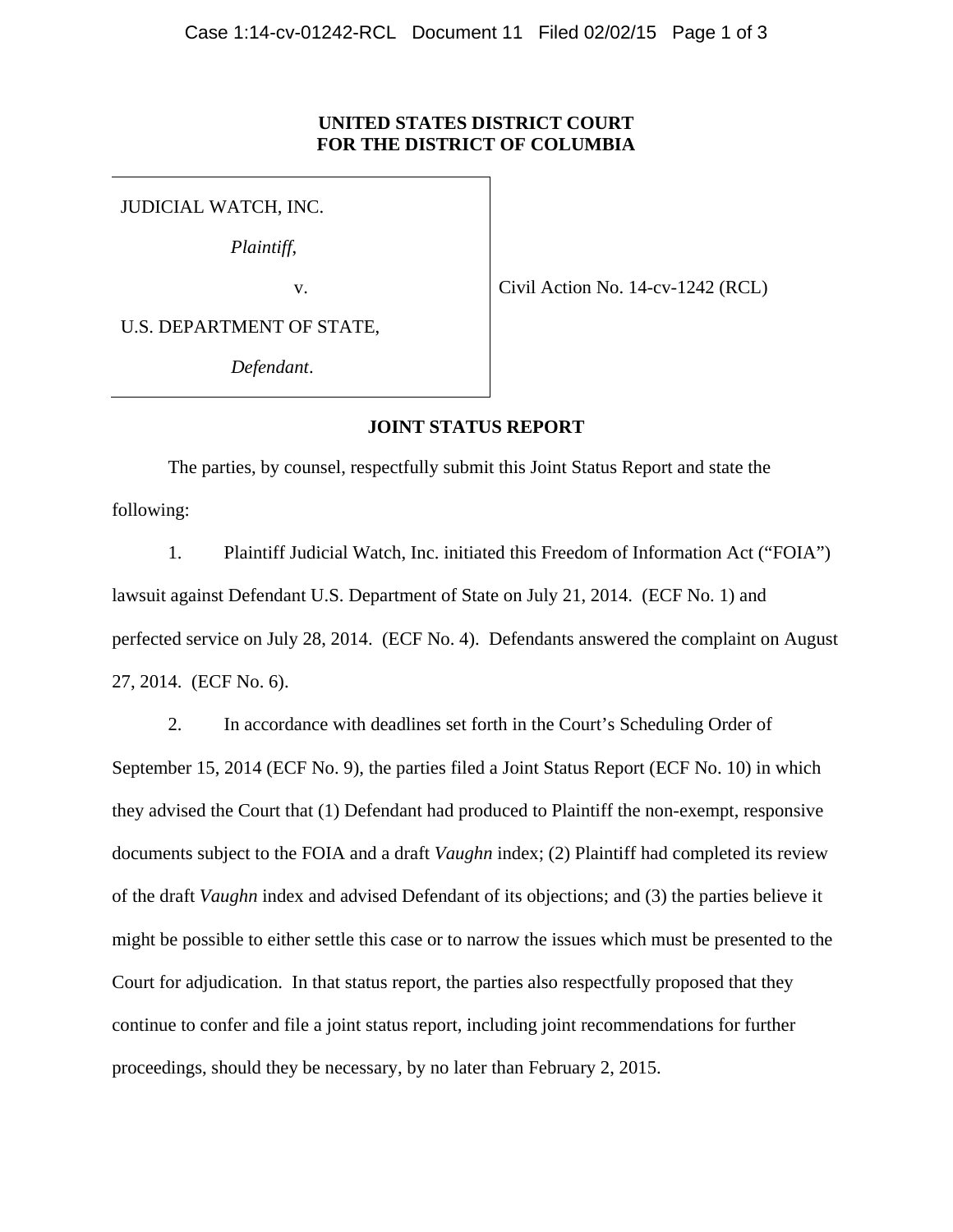## Case 1:14-cv-01242-RCL Document 11 Filed 02/02/15 Page 2 of 3

3. In the course of preparing additional information to provide to Plaintiff for purposes of settlement discussions, Defendant has discovered that additional searches for documents potentially responsive to the FOIA must be conducted. Therefore, the parties respectfully propose that Defendant will, by April 2, 2015, perform the additional searches and provide to Plaintiff (1) any additional non-exempt, responsive documents subject to the FOIA that may be uncovered by the search, (2) a revised draft *Vaughn* index reflecting any withholdings made in such documents, and (3) a draft declaration describing how Defendant conducted searches for potentially responsive documents.

4. The parties continue to believe it might be possible to either settle this case or to narrow the issues which must be presented to the Court for adjudication. The parties therefore further respectfully propose that, by April 24, 2015, Plaintiff shall complete its review of the information described in ¶ 3 above and notify Defendant whether it will raise any objections to the search or to any withholdings made by Defendant. The parties shall then continue to confer and file a joint status report, including joint recommendations for further proceedings, should they be necessary, by no later than May 1, 2015.